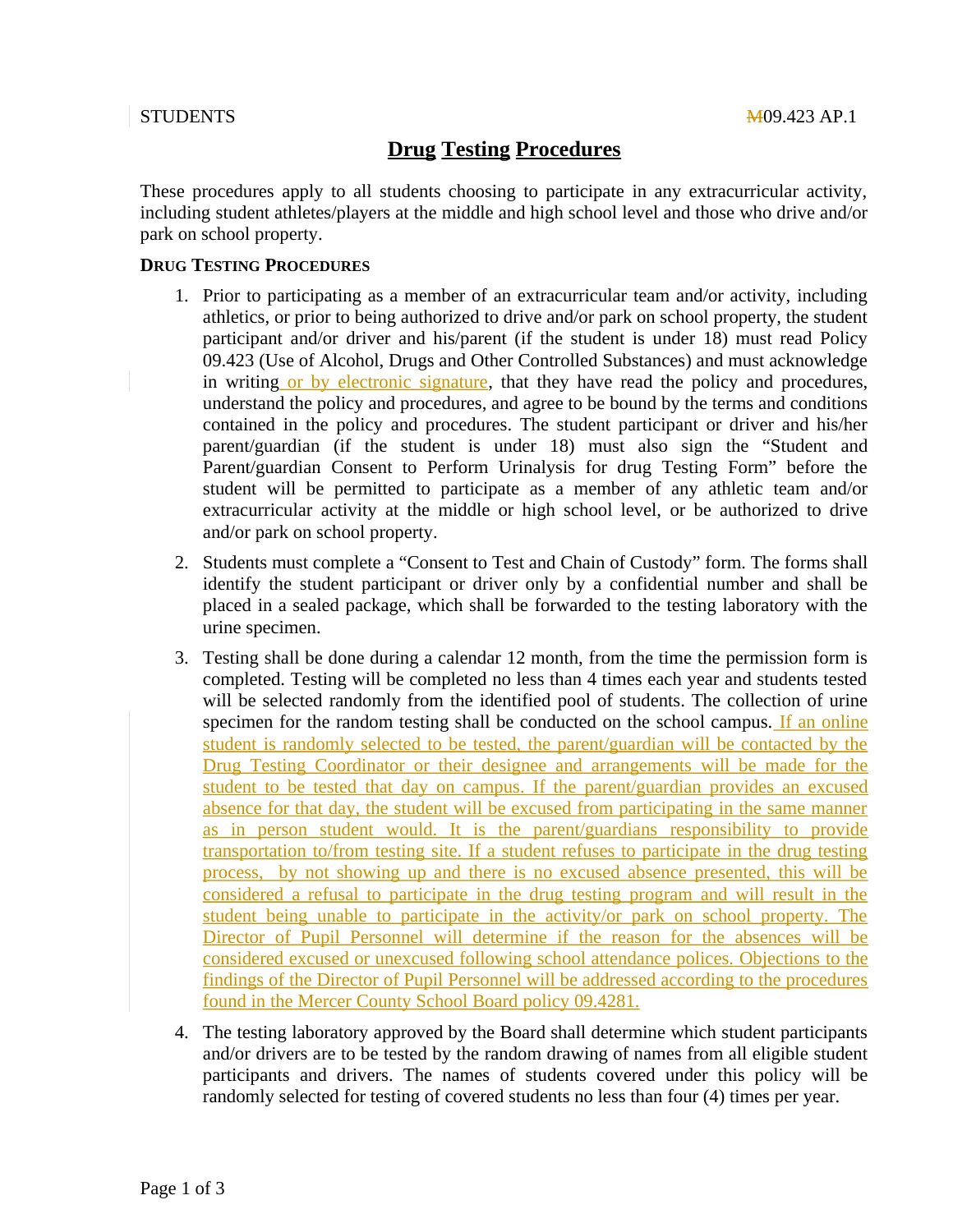## **Student Drug Testing Procedures**

#### **DRUG TESTING PROCEDURES (CONTINUED)**

- 5. Collection procedures for urine specimen shall be developed, maintained, and administered by the testing laboratory in an effort to minimize any intrusion or embarrassment for each student, to ensure the proper identification of students and the student's specimen, to minimize the likelihood of the adulteration of a urine specimen, and to maintain complete confidentiality of test results. To that end, the procedure will require:
	- a. The presence of a sponsor, coach, staff member, principal, and/or assistant principal immediately prior to the collection process to ensure proper student identification.
	- b. The presence of one (1) or more representatives of the testing laboratory when the specimen is taken.
	- c. The testing laboratory shall provide each student present for the collection process a receptacle for the collection of urine.
	- d. Immediately prior to entering the private bathroom facility utilized for the collection process, the student shall be required to leave all personal belongings (including jackets, purses, book bags, pocket contents, etc.) in the custody of the school representatives present for student identification.
- 6. All scientific analyses of the collected specimen shall be conducted by the professional testing laboratory. The laboratory contracted to provide the drug testing shall comply with federal Department of Transportation standards. The specific procedures utilized by the laboratory will be contained in the policy and procedures manual of the laboratory and/or in the contract between the School District and the laboratory. (Copies will be made available for students and staff.) The laboratory will follow federal Department of Transportation procedures for preparation for testing, chain of custody, security, privacy, integrity, and identity of specimen, and any necessary transportation to a laboratory. See 49 C.F.R. Part 40, 40.23 and 40.25.
- 7. A portion of each urine specimen, testing for positive substances, given by each student participant and/or driver shall be preserved by the testing laboratory for at least six (6) months.
- 8. Written confirmation of all test results shall be forwarded by the testing laboratory to the Drug Coordinator, who shall provide the results (negative and/or positive) to the principal. In case of a positive result, the principal will report the results to the sponsor, athletic director, staff member, etc., and the parent/guardian of the student tested, if the student is under the age of 18.
- 9. In the event that a student participant's or driver's urine specimen produces a positive result, the principal, athletic director, and the sponsor shall meet with the student participant or driver, and the student's parent/guardian, if the student is under the age of 18, to disclose and discuss the test results and the consequences set forth by policy.
- 10. The final determination of the student participant's or driver's eligibility shall be made at the school level by the principal.